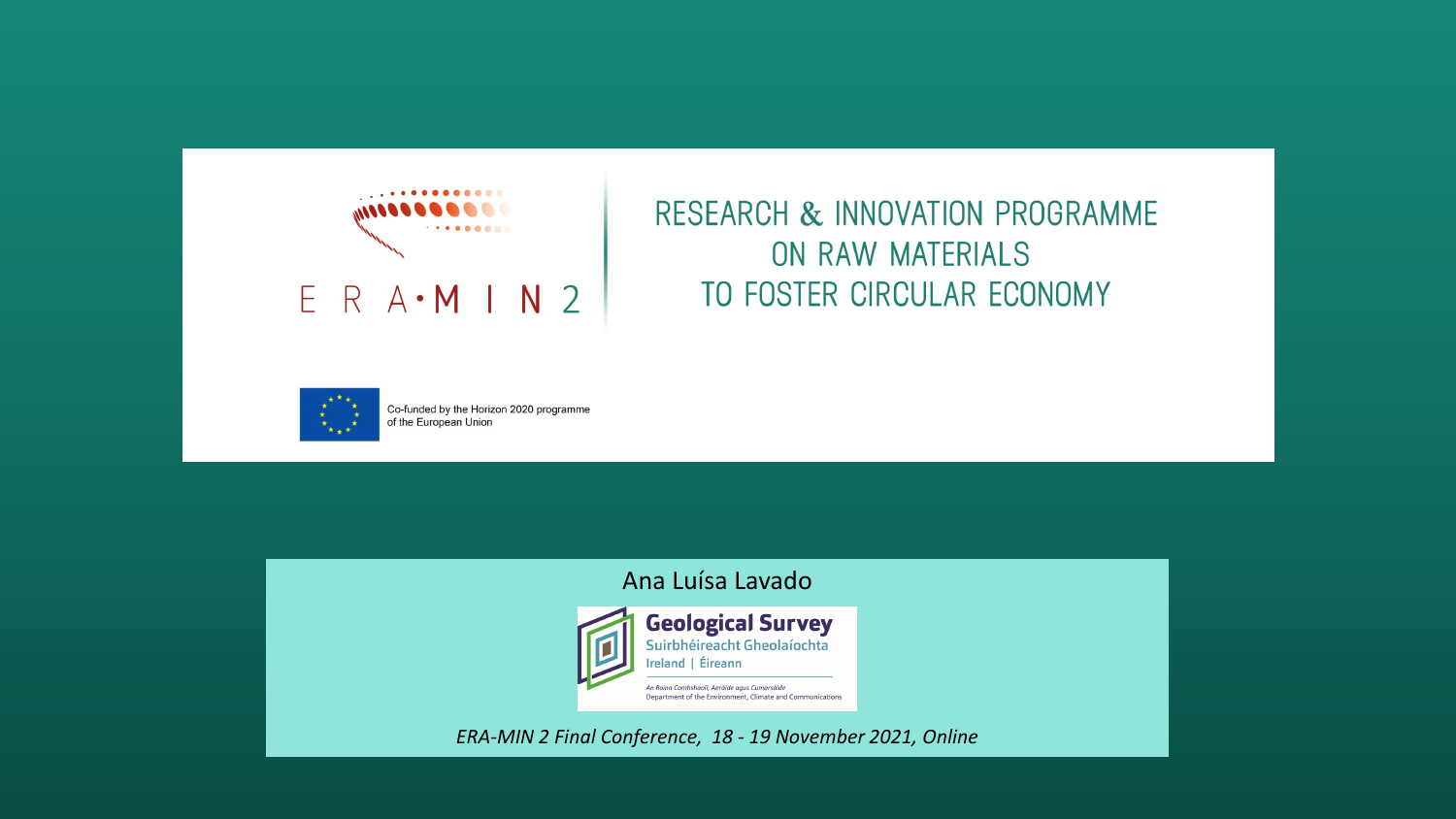



## **Strengthening the raw materials research community**

#### **Objectives**

- Systematic mapping of research funding programmes by establishing a forum for regular consultations between national and international funding organisations and an information channel of main research funding, programmes, and projects across Europe and outside Europe.
- Identify overlaps, gaps, good practices and unsuccessful strategies.
- Establish a network with other EU stakeholders and identify the non-EU countries/regions and actors interested in cooperating with ERA-MIN 2 and evaluate the implementation of joint activities.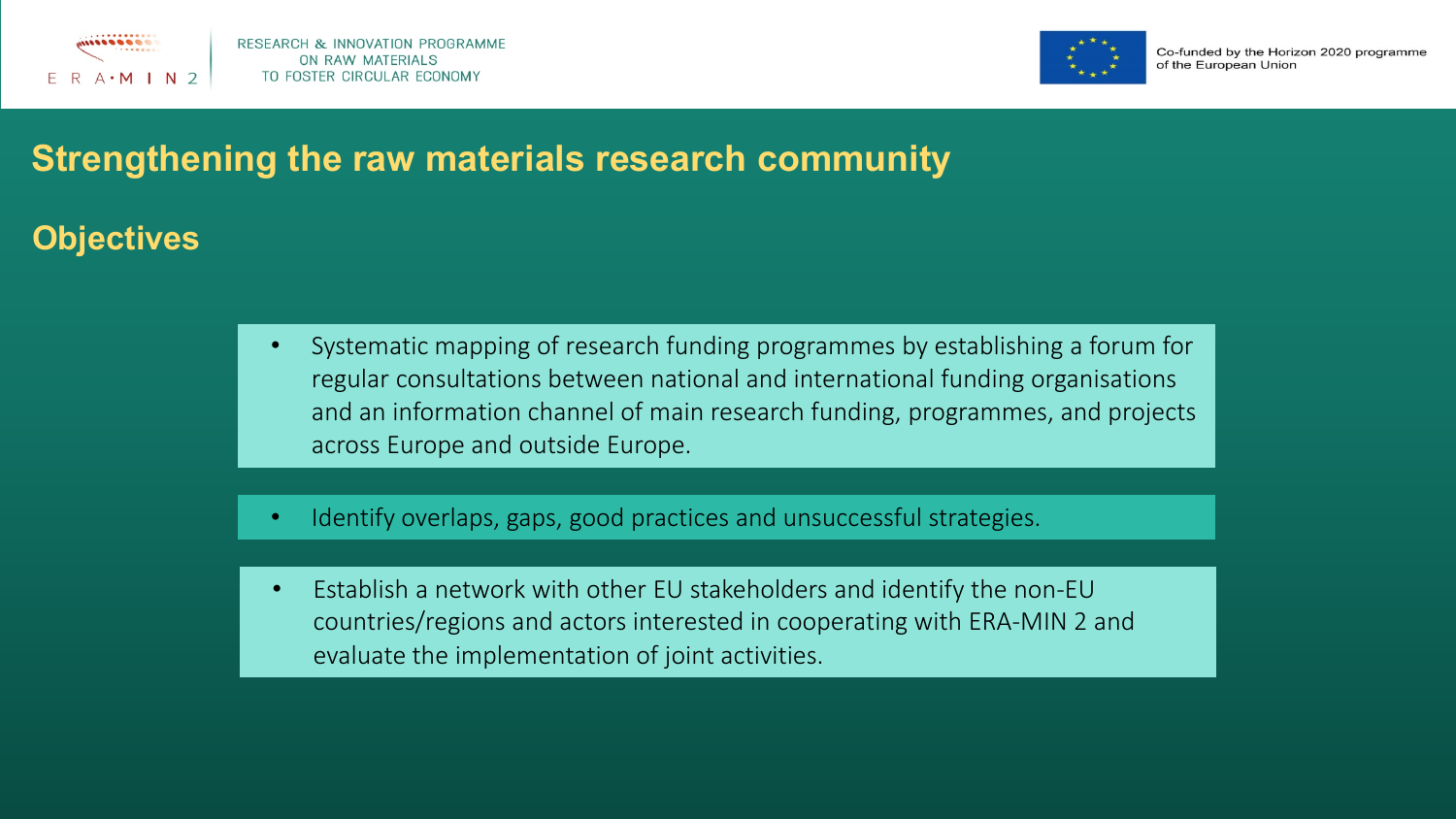

RESEARCH & INNOVATION PROGRAMME ON RAW MATERIALS TO FOSTER CIRCULAR ECONOMY



Co-funded by the Horizon 2020 programme of the European Union

# **Cooperation with European RTD community, including related initiatives, EU projects, platforms**

#### **Objectives**

- → Establishment of a permanent good working relationship between ERA-MIN 2 consortium and external EU stakeholders involved in long term planning and funding initiatives and closely related research should be established
- $\rightarrow$  Identification of relevant on-going projects and initiatives with which we would like to established strong and direct collaborations at the beginning of the project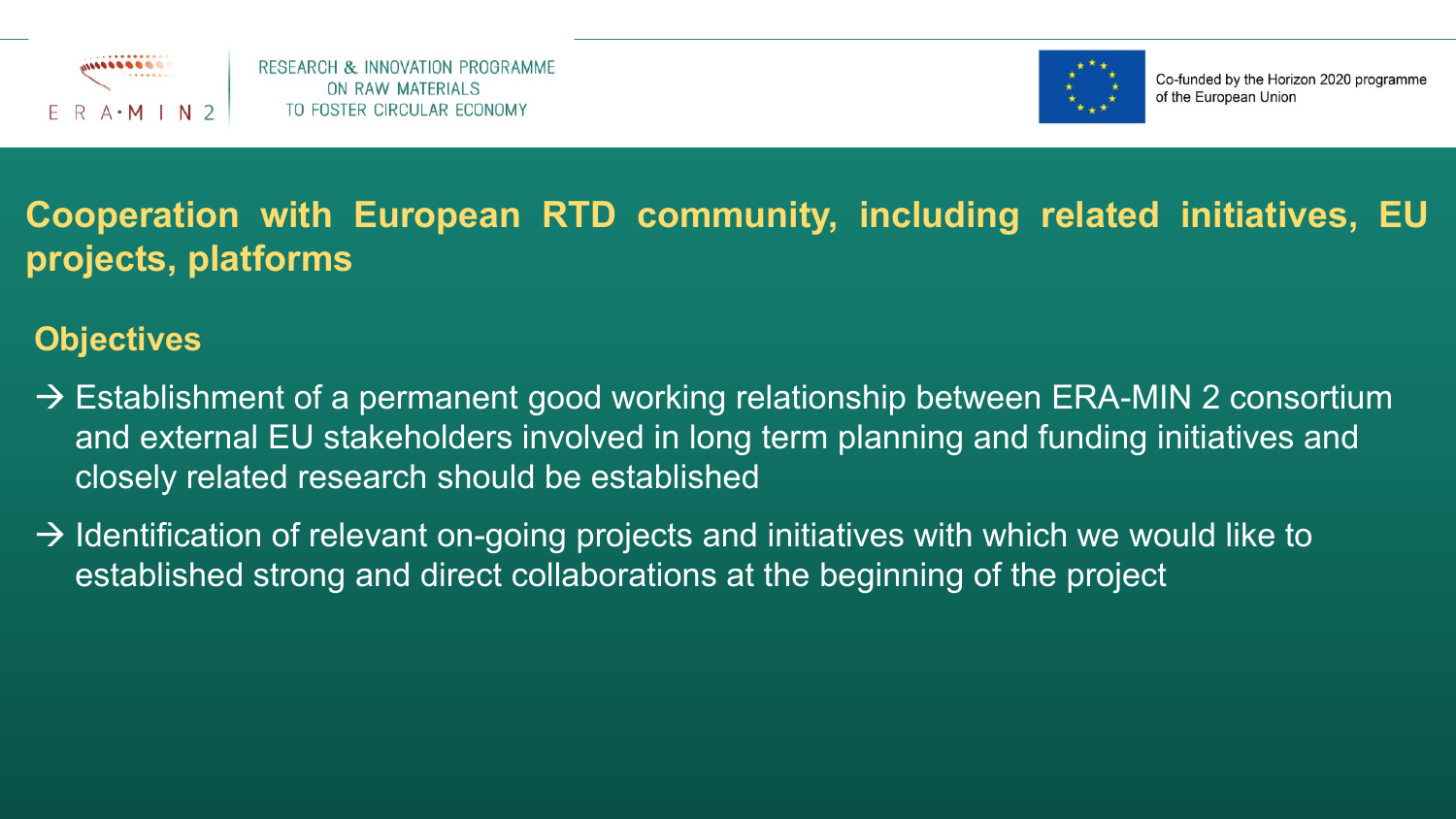



### **ERA-MIN 2 Observer Organisations (European)**



EIT Raw Materials PROMETIA H2020 CSA INTRAW H2020 CSA SCRREEN H2020 CSA MINATURA 2020

Geological Survey of Denmark and Greenland (GEUS) Bulgarian Academy of Sciences – Geological **Institute** IGME (Greece) European Federation of Geologists (EFG)

EUROMINES ETP-SMR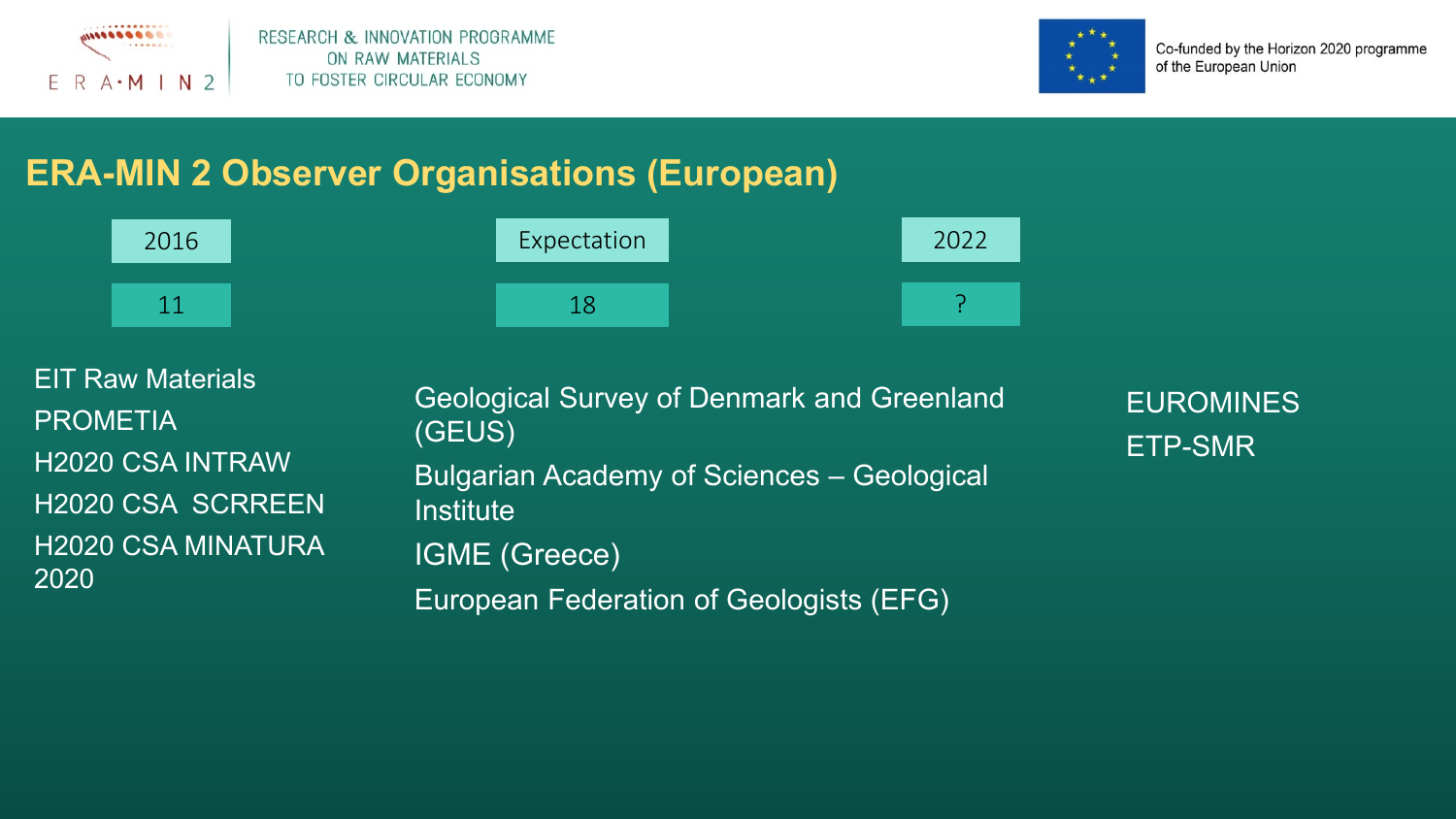



# **ERA-MIN 2 Advisory Board**

#### **Aims to:**

- Support a strong working relationship between ERA-MIN 2 and external international stakeholders;
- Ensure that ERA-MIN 2 activities throughout the five year programme remained relevant and positively impact the sector;
- Provide ERA-MIN 2 with advice and guidance on the research priorities of the joint calls.

Decisions on research priorities are responsibility of the Network Steering Committee of ERA-MIN 2.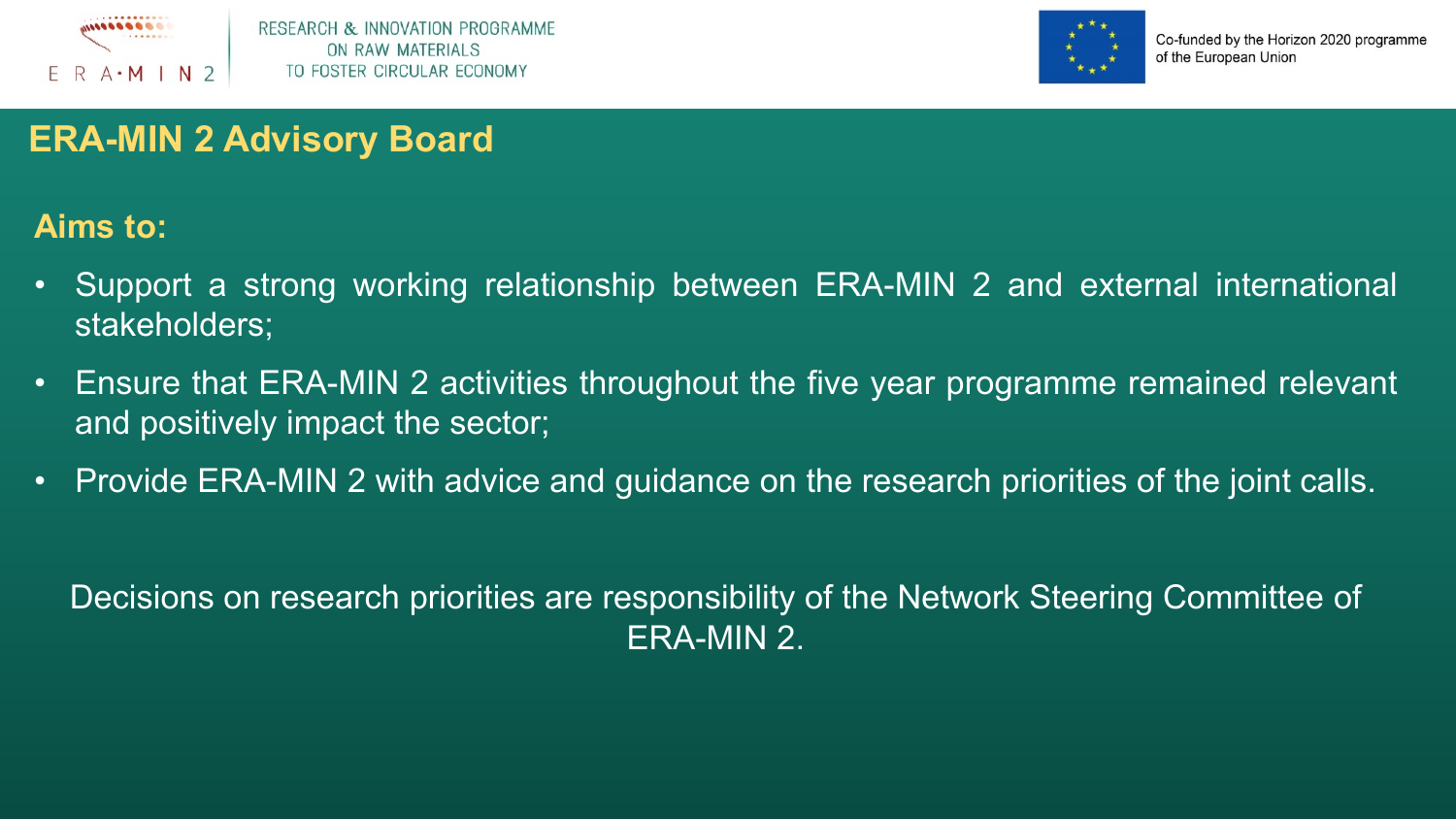



## **ERA-MIN 2 Advisory Board**

**Chaired by** the Scientific Advisor from FCT (coordinator)

### **Composed of 9 organisations:**

- EIT Knowledge and Innovation Community (KIC) Raw Materials
- Horizon 2020 CSA VERAM
- PROMETIA (International non-profit association in mineral processing and extractive metallurgy for mining and recycling of raw materials)
- Horizon 2020 CSA SCRREEN
- EuRIC- Organisation for the recycling industries in Europe
- EUROMINES European Association of Mining Industries, Metal Ores & Industrial Minerals
- IMA-Europe International Mining Association
- EASME The Executive Agency for Small and Medium-sized Enterprises
- DG GROW DG for Internal Market, Industry, Entrepreneurship and SMEs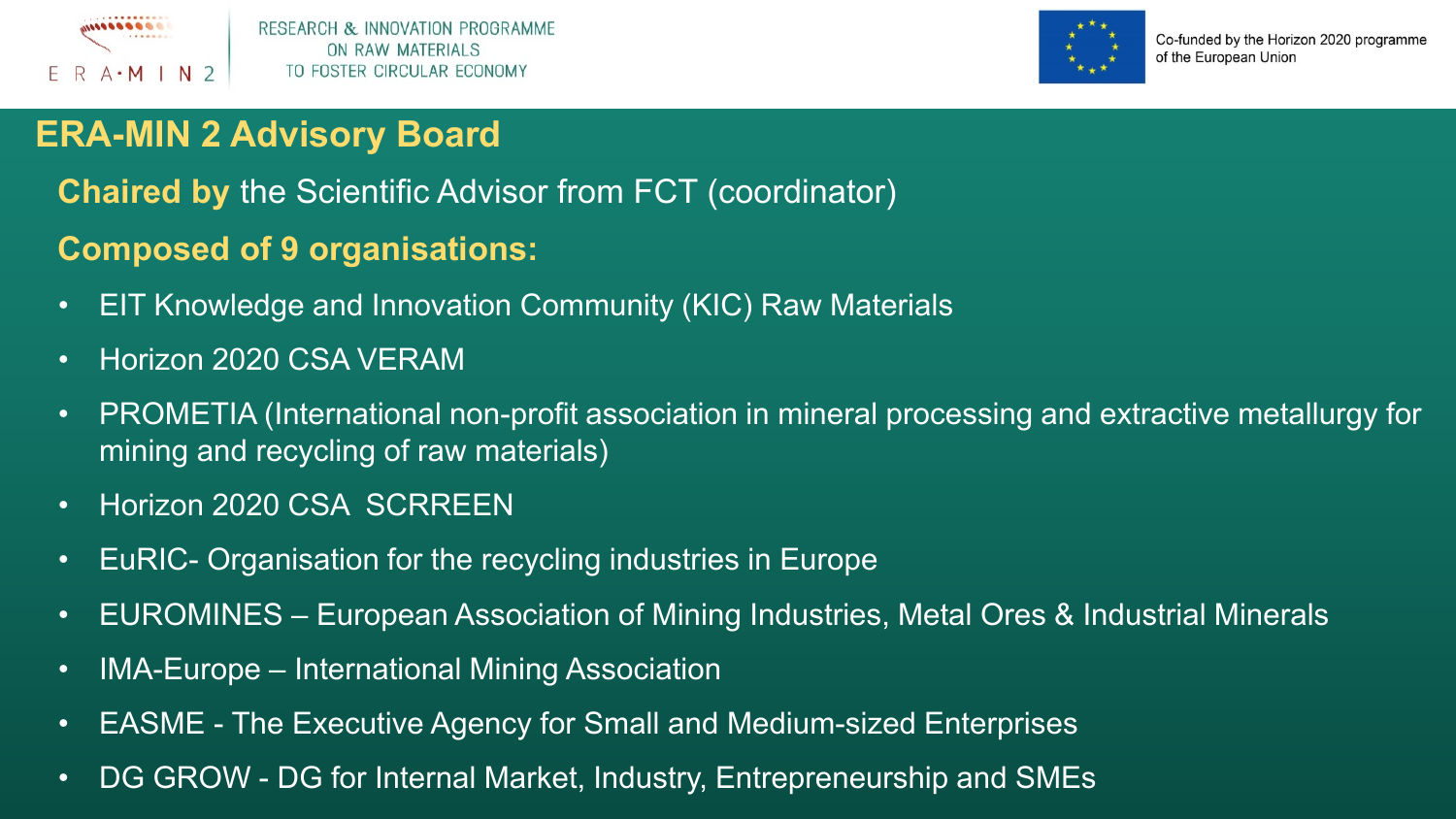



## **ERA-MIN 2 European Cooperation Achieves EU initiatives, projects and industrial associations**

**The research priorities were informed from:** CSA CICERONE CSA MIN-GUIDE CSA Veram

#### **The European funding organisations associated to additional joint calls:**

BMBF (Germany) Calabria Region/Italy EPA (Ireland) GSRT – Greece Innoviris (Brussels region/Belgium) SAS - Slovakia SPW-Recherche (Wallonia region/Belgium TA CR – Czech Republic

#### **The ERA-MIN joint calls were disseminated to:**

CSA NCPs\_CaRE CRM Alliance COST Actions related to RM ERA-LEARN EIT Raw Materials ERA-NET Cofund on marine and maritime technologies (MarTERA) ERA-NET GeoERA EGS - EuroGeoSurveys EFG - European Federation of Geologists ERRIN - European Regions Research and Innovation Network INTRAW –International Raw Materials Observatory JPI Oceans (Joint Programming Initiative) M-ERA.NET2 UP2Europe - Ideas accelerator for European Projects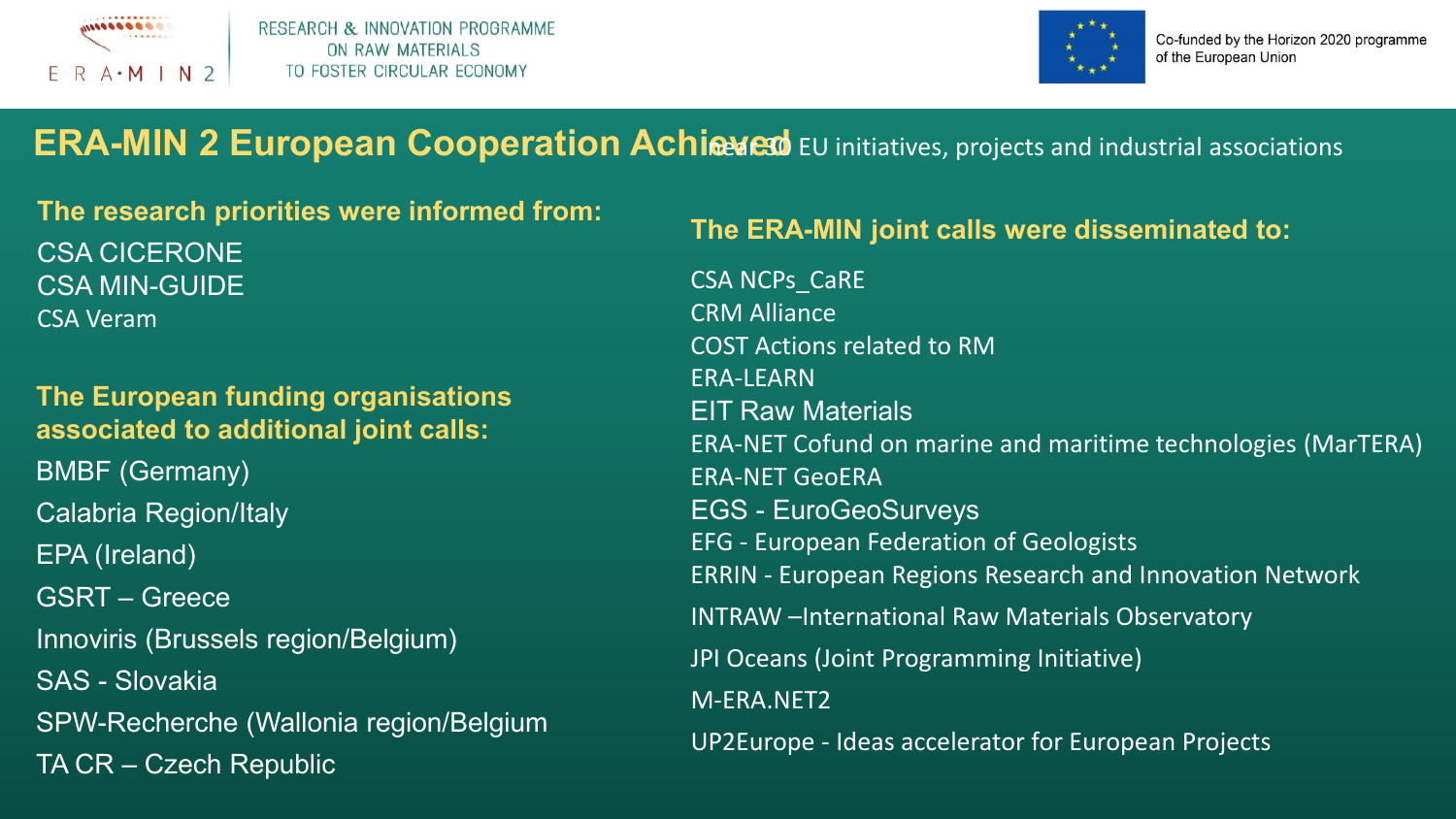



## **ERA-MIN 2 European Cooperation Achieved**

In addition to the EU initiatives and projects, ERA-MIN 2 has also identified other projects and initiatives of interest with which could cooperate in the future, namely:

- CRM Recovery LIFE project
- DG JRC Raw Materials Information System (RMIS)
- European Resource Efficiency Knowledge Centre (EREK)
- GEOTHERMICA
- Synergic Circular Economy across European Regions (SCREEN)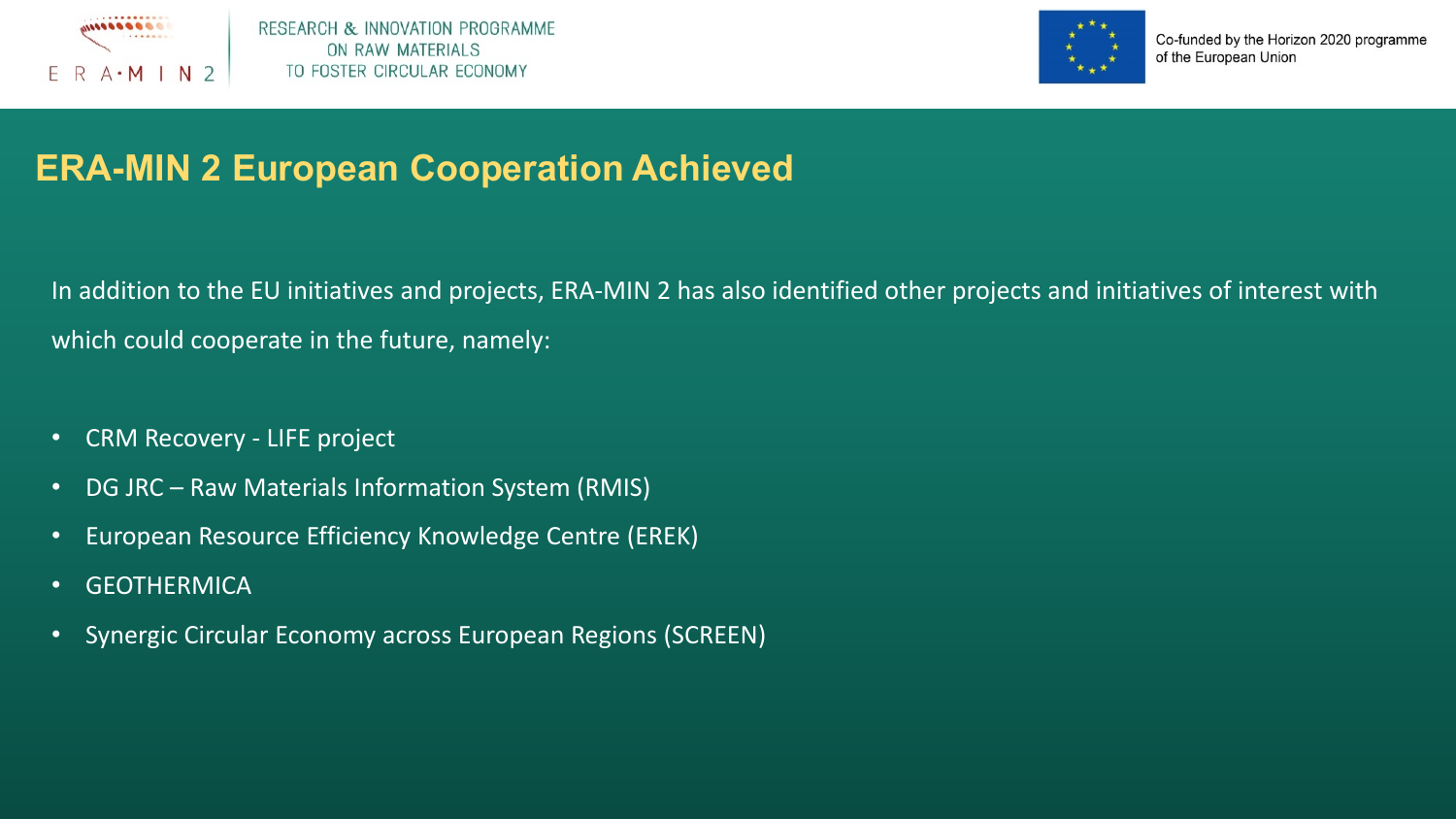



# **ERA-MIN 2 Other Outreach Activities**

- Member of High-Level Steering Group of the European Innovation Partnership on Raw Materials (2017-2020)
- Stakeholder member of the panel of EU project FORAM "Towards a World Forum on Raw Materials"
- Input for Research Agenda of CSA VERAM
- Used Partner Search Tool of NCPs CaRE
- Invitation of EU stakeholders to Internal Meetings & Public Workshops promoted by ERA-MIN 2
- Participation in National/European Conferences raw materials related
- ERA-MIN 2 biannual Newsletter